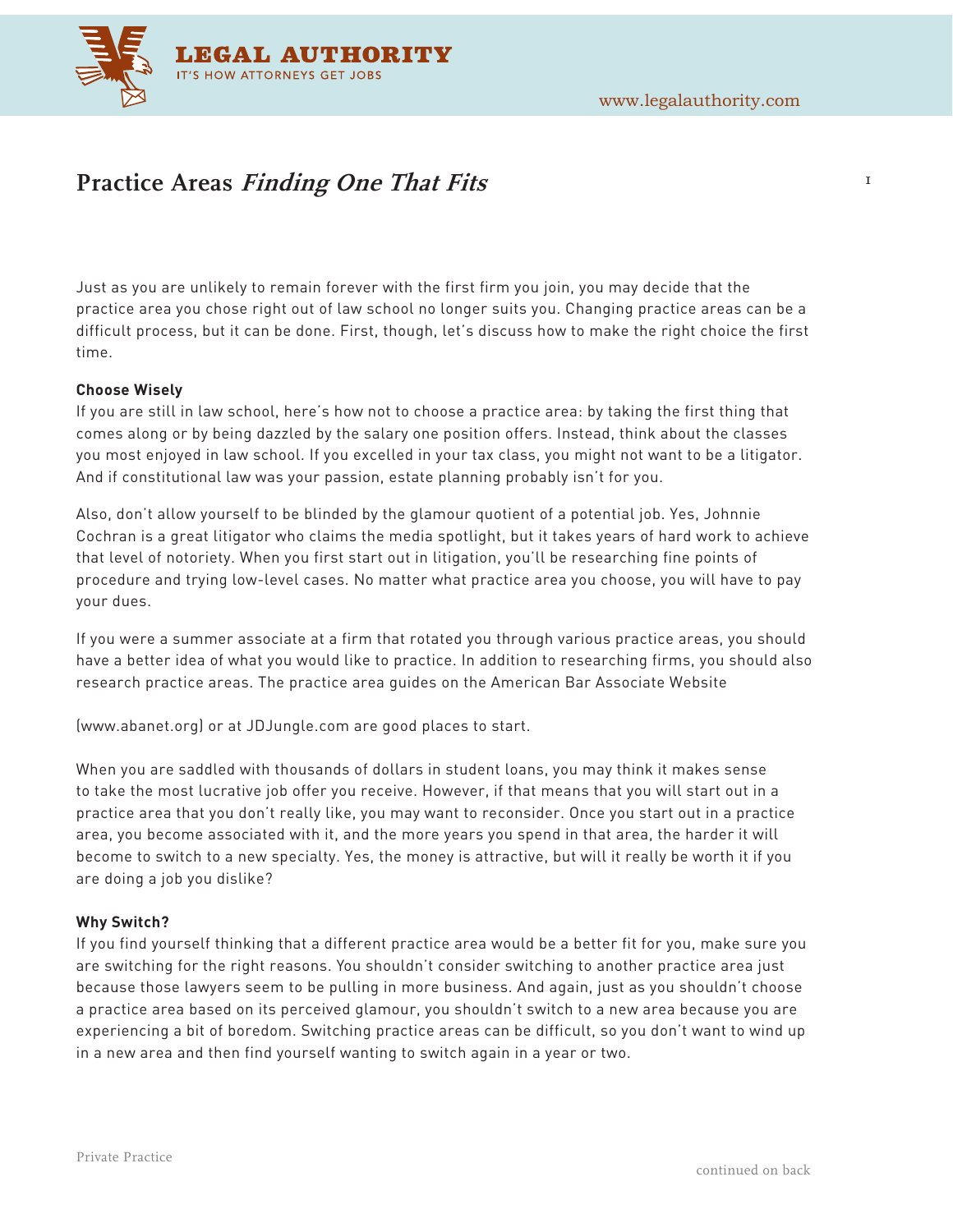

 $\mathfrak{D}$ 

Make sure that you aren't considering making a move because you are unhappy with the firm that you are working for. If you are dissatisfied with the firm's culture or environment, choosing a new practice area is unlikely to alleviate your unhappiness. In that case, you might want to consider staying in the same practice area, but exploring options at other firms.

After giving adequate consideration to the reasons you want to switch and assessing your skills and work personality, you may truly feel that you could be more productive in another practice area. But before jumping ship, you may want to see if there are any opportunities for you to assist in the new area that interests you. This option will probably be easiest in a smaller firm. For example, Karen specializes in employment law at a law firm of 50. Because she is not at a mega firm, she is not strictly limited to employment cases. Sometimes, she is able to assist with probate matters and other related cases. Although Karen is very happy practicing employment law, if she ever wanted to switch to another practice area, she would have a range of experience that she could draw on. Volunteering your services to other areas that interest you could provide you with a bridge into that practice area.

Your firm may be more rigid in its division of labor, however, especially if you work at a larger firm. Litigators may be expected only to litigate, while those in intellectual property stick to their specialty. Still, you can try networking with lawyers in other practice areas to make sure that you would really be fulfilled in that area.

Once you are sure that you want to make a change and you know exactly what practice area will make you happy, it's time to make your move.

### **How to Make the Switch**

First, do some research within your firm. Is the practice area you want to join experiencing a business boom or a sudden slowdown? If business is good, then the partners may be more amenable to a job switch. But if things are tight, you probably won't be able to make the move within your firm.

Next, be sure your goals are realistic. If you have worked in intellectual property and want to switch to corporate work, many of the skills you have developed will be applicable. However, if you have spent years practicing in trusts and estates and you decide you want to become a criminal litigator, making the career change is going to be decidedly more difficult. No matter what your situation, you will need to identify the skills and experiences that can make you an asset to your new practice area.

If you feel confident that your firm can accommodate your request to switch practice areas, speak with a senior associate or a partner about your aspirations and get their input. If he/she responds positively, you can make a formal request of the managing partner.

In many cases, though, your firm may not have an opening for you in your desired practice area. In that case, you may want to think about finding a firm that has a need for an attorney like you. In order to show your commitment to your new practice area, you may want to take some seminars or enroll in a few continuing legal education courses. According to Hillary Mantis, advice columnist for